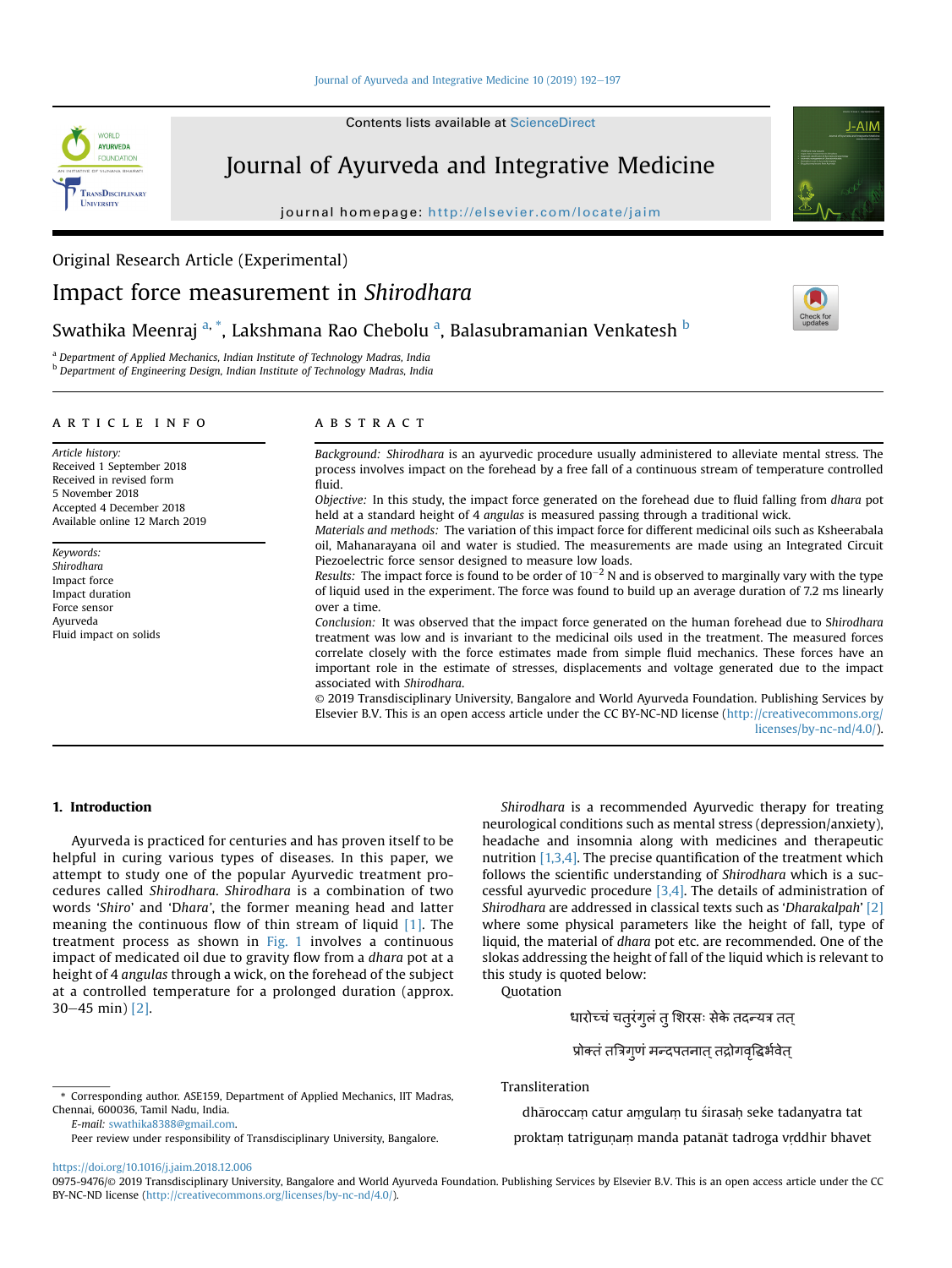<span id="page-1-0"></span>

Fig. 1. Subject undergoing Shirodhara treatment using traditional wick assembly.

Translation

The dhara over head should be poured from a height of 4 angulas and to the other body part, it should be done from a height of 12 angulas. In case of procedure done deviated from above mentioned rules, the diseased state gets enhanced.

Kajaria. D et al. (2013) made a hypothesis regarding the mechanics of Shirodhara. According to their hypothesis, the fluid at height possesses potential energy (PE) and this PE gets converted into kinetic energy (KE) during free fall. The authors also explain that when the fluid is falling from a height over the subject's forehead, it generates a momentum which causes a change in voltage which stimulates the nerve impulses or accentuate the nerve impulse conduction [\[5\]](#page-4-0). Uebaba et al. (2005) characterized Shirodhara in a randomized and control group of subject's achieved in the control supine position by the robotic system  $[6,7]$ . The effectiveness of Shirodhara are quantified using physiological parameters such as heart rate,  $CO<sub>2</sub>$  output, blood pressure and also electrocardiogram (ECG) and electroencephalogram (EEG) to measure the electrical activity of heart and brain [\[3,6,8\].](#page-4-0)

Clearly, the mechanism of Shirodhara is complicated involving (a) generation of a force due to impact (b) translation of impact force into mechanical stress waves (c) transformation of mechanical stresses into neurological signals and (d) translation of neurological signals into long-term physiological effects like tranquility of the subjects. Even though a mechanism of treatment is postulated by Kajaria et al. (2013) and the effectiveness of Shirodhara are documented by Uebaba et al. (2008), has no substantial literature exists in understanding the mechanics of process involved in Shirodhara. The measurement of force generated due to Shirodhara has not been widely reported in the literature and was the primary focus of the current paper.

The study primarily focuses on measurement of (a) magnitude of impact force and (b) duration of force build up, using sensitive piezoelectric force sensors. The variation of these parameters with medicinal oil was documented. The measured forces were also compared with the force estimates from simple fluid mechanics.

#### 1.1. Treatment procedure

The subject is made to lie on a supine position on droni and a dhara pot (earthen/copper/brass) which has a hole at the bottom of approximately to the size of a little finger (standard size) hung above the subject  $[2,9]$ . The wick assembly in the Shirodhara pot is aligned around four *angulas* (approximately 7.5 cm)  $[10-12]$  $[10-12]$  $[10-12]$  above, from the subject's forehead [\[2\].](#page-4-0) Under the supervision of medical assistant, the Shirodhara pot is oscillated along the length of the forehead ensuring continuous flow. After completing the

treatment, the subject is recommended to take rest. The liquids (medicinal oil) used for the treatment are cow's ghee, gingelly oil, ksheerabala oil, mahanarayana oil, and warm milk, kasaya (medicated water). The type of the liquid chosen depends upon the subject's health condition. The liquid is heated to subject body temperature or to the temperature comfortable to subject and spouted via Shirodhara pot along the length of the forehead [\[2,9\].](#page-4-0)

# 2. Materials and methods

#### 2.1. Materials

The different liquids taken for the experiment are Ksheerabala oil, Mahanarayana oil and water. The medicinal oil is manufactured by Nagarjuna Herbal Concentrates Ltd (ref. Ashtanga hridayam). An Integrated Circuit Piezoelectric (ICP) force sensor is used for measuring the impact force [\[13,14\]](#page-5-0). Signal conditioners are used for conditioning the output signals from the sensor to the readout instrument and also to provide power to drive the sensor. The signal conditioning unit is connected to the computer via NI data acquisition card and the voltage output is measured.

# 2.2. Measurement of impact force  $(\Delta F_{exp})$

The schematic diagram for the experimental setup for measuring impact force is shown in [Fig. 2](#page-2-0). A copper dhara pot was used with a hole bored at the bottom of the Shirodhara pot with wick assembly as marked in [Fig. 2.](#page-2-0) The wick made of gaurda cloth of minimum diameter to ensure the fluid drips without clog as directed by an Ayurvedic Physician.

The experimental setup is designed and fabricated as shown in [Fig. 3.](#page-2-0) The experimental setup consists of a stand to hold the copper dhara pot and the sensor was placed exactly below the outlet of the dhara pot over which the liquid impacts. An adjustable stand is also designed to maintain the impact height of four angulas (~7.5 cm). The experiment is done when the liquid is falling from a copper dhara pot through a wick assembly. The force sensor measures the input force by converting the impact force into an electrical charge. When an impact force is applied, the quartz crystals generate an electrostatic charge which is directly proportional to the input force. The force sensor takes only dynamic load and hence it cannot be used for measuring static load. For a quasi-static, the electrostatic charge leaks faster than the rate of the changing force. Hence the discharge time is important for the sensor which limits to a few seconds. The liquid was maintained at room temperature of  $29^{\circ}$ C and the experiment is done at room temperature. Between two trials, delay of 500 s (discharge time of sensor) was absorbed so that charge reduces and the sensor will be ready for the next trial. After a discharge time period, the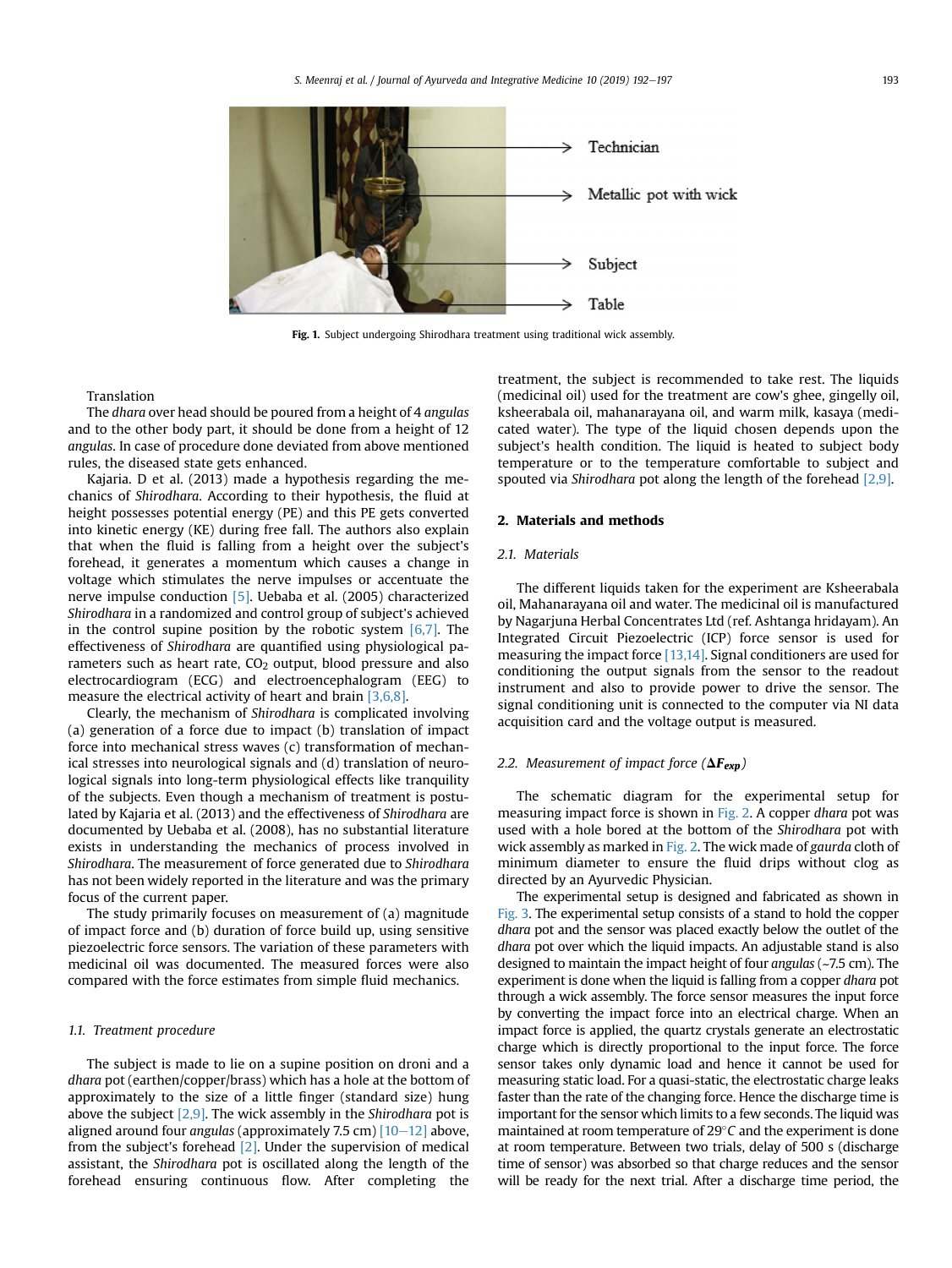<span id="page-2-0"></span>

Fig. 2. Schematic diagram of the experimental setup to measure the fluid impact from Shirodhara pot.

liquid is allowed to impact at the sensor surface. The sensor is covered by a hemisphere-shaped thin plastic to protect the sensor from the liquid. From simple mechanics that the presence of thin layer of membrane will affect the displacements, mechanical stresses and strains in the material but not the force due to fluid impact.

LabVIEW program is used to acquire the output data. Voltage is defined as analogue input and for every five milliseconds a data is collected and the output data is processed in MATLAB.

# 2.3. Density measurement  $(\rho)$

The density of the experimental fluids was determined by taking 200 mL of fluid and weighing it on the weighing scale. The estimated density of various fluids is given below in Table 1. It is noted from Table 1 that the density of the medicinal oil is lesser than the reference fluid water.

## 2.4. Theoretical impact force  $(F_{th})$

A detailed investigation of impact force is carried out, for the impact height of 7.5 cm from the wick to the sensor. The impact velocity  $(V)$  is calculated using the relation given below [\[15\]](#page-5-0):

$$
V = \sqrt{2gh} \tag{1}
$$

where  $h$  is the height from the wick to the sensor and g is the acceleration due to gravity (9.81 m/s<sup>2</sup>). Flow rate (Q) of different fluids is calculated to understand the flow characteristics. The fluid (1 L) was allowed to freely flow through wick of the dhara pot to



Fig. 3. Experimental setup to measure the fluid impact.

capture the flow behaviour. The time of flow is noted to calculate the flow rate of the fluid. From simple fluid mechanics, the impact force due to fluid flow impacting a stationary plate is estimated from the relation given below [\[16\]](#page-5-0)

$$
F_{th} = \rho Q V \tag{2}
$$

#### 3. Results and discussion

# 3.1. Impact force/impact duration for medicinal liquids

The force-time curve measured from the ICP force sensor is shown in [Fig. 4a](#page-3-0),b for the liquids namely Ksheerabala oil and Mahanarayana oil. The focus of the experiment is on the impact force and the impact duration. The gradual decrease in the force is due to the electrostatic charge leakage in the sensor with respect to the rate of changing force. The decrease in the force is due to the inherent property of the piezoelectric sensor and hence baseline calibration is done. Initially, the force decreases due to the leakage in the sensor and when the fluid is released from the beaker, the sample data of impact force of liquid at that instance is collected. The high peak in the plot corresponds to the impact force in time series. Hence  $\Delta F_{exp}$  is the average impact force value and  $\Delta t$  is the impact duration in the experiment. Similarly, experiments are done for all liquids (Water, Mahanarayana oil and Ksheerabala oil). Each set of experiment is repeated for 15 times of trials. [Table 2](#page-3-0) shows the mean experimental values of all trials of the Impact force ' $\Delta F_{exp}$ ' and Impact duration ' $\Delta t$ ' for the fluid impact. The impact force of 0.03912 N is measured for the reference liquid water which is high compared to other liquid which has the least impact force of 0.018766 N. There is only a small percentage difference between the impact force of Ksheerabala oil and Mahanarayana oil. The water shows high impact force and less impact duration compared to the other two liquids due to the higher density of water. From the experiments, it is clear that Mahanarayana

## Table 1

Density of liquids used in the experiment.

| S. No. | Liquid           | Density $(\frac{kg}{m^3})$ |
|--------|------------------|----------------------------|
|        | Water            | 1000                       |
|        | Mahanarayana oil | 800                        |
|        | Ksheerabala oil  | 810                        |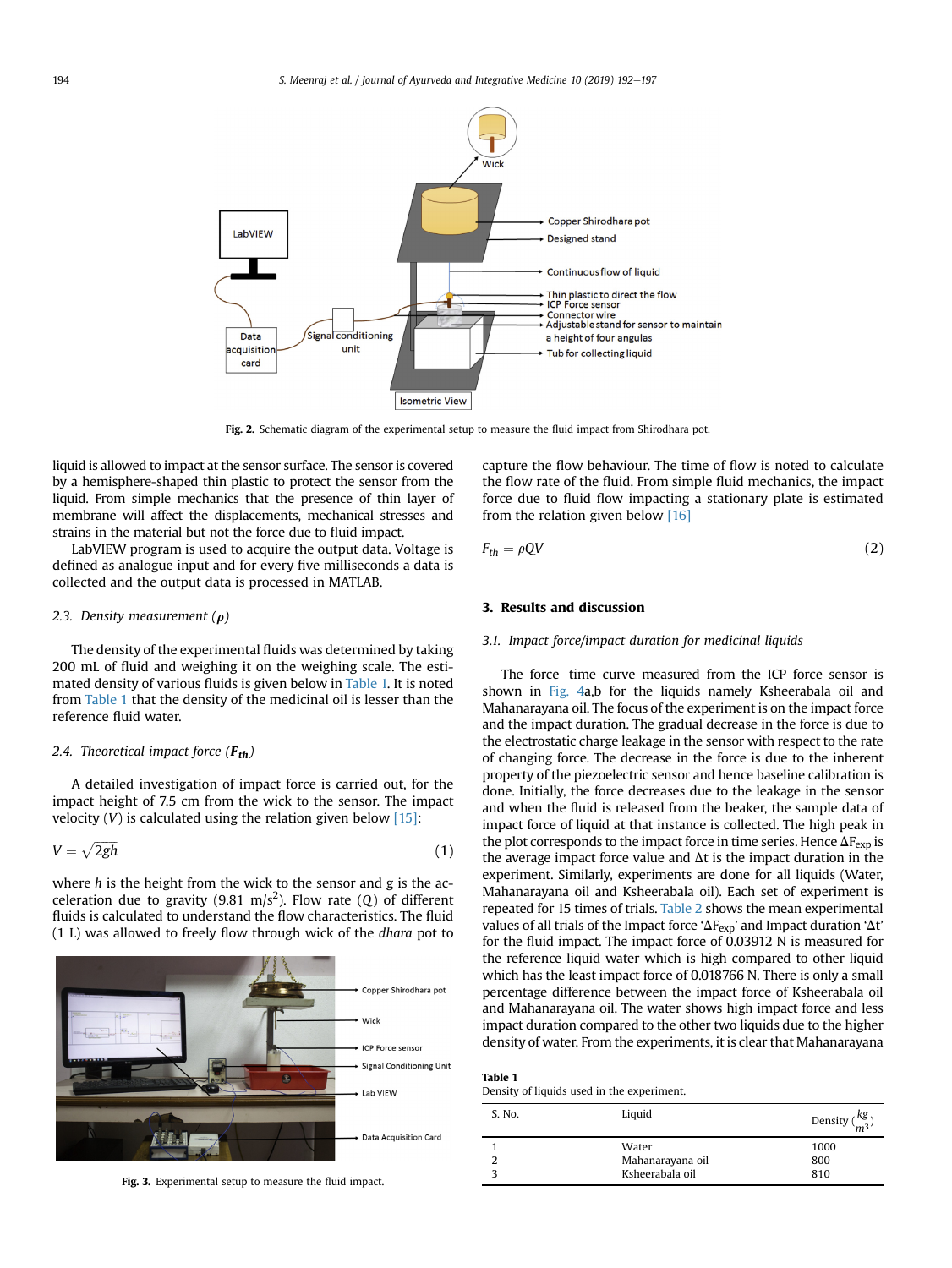<span id="page-3-0"></span>

Fig. 4. (a) Force vs. Time for Ksheerabala oil. (b) Force vs. Time for Mahanarayana oil.

#### Table 2 Average Impact force ' $\Delta F_{\text{exo}}$ ' and Impact duration ' $\Delta t$ ' for the fluid impact of different fluids used in the experiment.

| Liquid 1                                                                                        | <b>Impact Force</b>              | Impact duration             |
|-------------------------------------------------------------------------------------------------|----------------------------------|-----------------------------|
| Parameters $\rightarrow$                                                                        | ' $\Delta F_{\rm exp}$ ' (N)     | ' $\Delta t$ ' (ms)         |
| Water<br>Mahanarayana oil<br>Ksheerabala oil<br>% difference<br>(Mahanarayana &<br>Ksheerabala) | 0.0391<br>0.0192<br>0.0187<br>26 | 6.96<br>7.30<br>735<br>0.68 |

oil and Ksheerabala oil produces the same impact force of 0.02 N at an average impact duration of 7.33 ms.

# 3.2. Comparison of impact force ' $\Delta F_{exp}$ ' and impact duration ' $\Delta t$ '

When the copper pot with wick assembly is used, the flow appears smooth and continuous. Fig. 5 shows the statistical variation



Fig. 5. Impact force (Mean  $\pm$  SD) for different liquids used in the experiment.



Fig. 6. Impact duration (Mean  $\pm$  SD) for different liquids used in the experiment.

(Mean  $\pm$  SD) of force measured by the sensor due to fluid impact for different fluids. There is a decrease in the impact force for Ksheerabala oil and Mahanarayana oil when compared with variations due to water impact. From Fig. 5, we can also observe a subtle variation of Impact force between Ksheerabala oil and Mahanarayana oil.

The impact duration (Mean  $\pm$  SD) for different liquids used in the experiment is shown in Fig. 6. The shorter duration associated with water impact seem to indicate that higher accelerations are associated with the impact of this fluid compared to other two fluids. These acceleration levels may have implications on signals generated on the forehead due to impact.

| Table 3                                    |  |
|--------------------------------------------|--|
| Theoretical and experimental Impact force. |  |

| Liquid           | $F_{th}$ (N) | $F_{\text{exp}}(N)$ |
|------------------|--------------|---------------------|
| Water            | 0.0221       | 0.0391              |
| Mahanarayana oil | 0.0108       | 0.0192              |
| Ksheerabala oil  | 0.0098       | 0.0187              |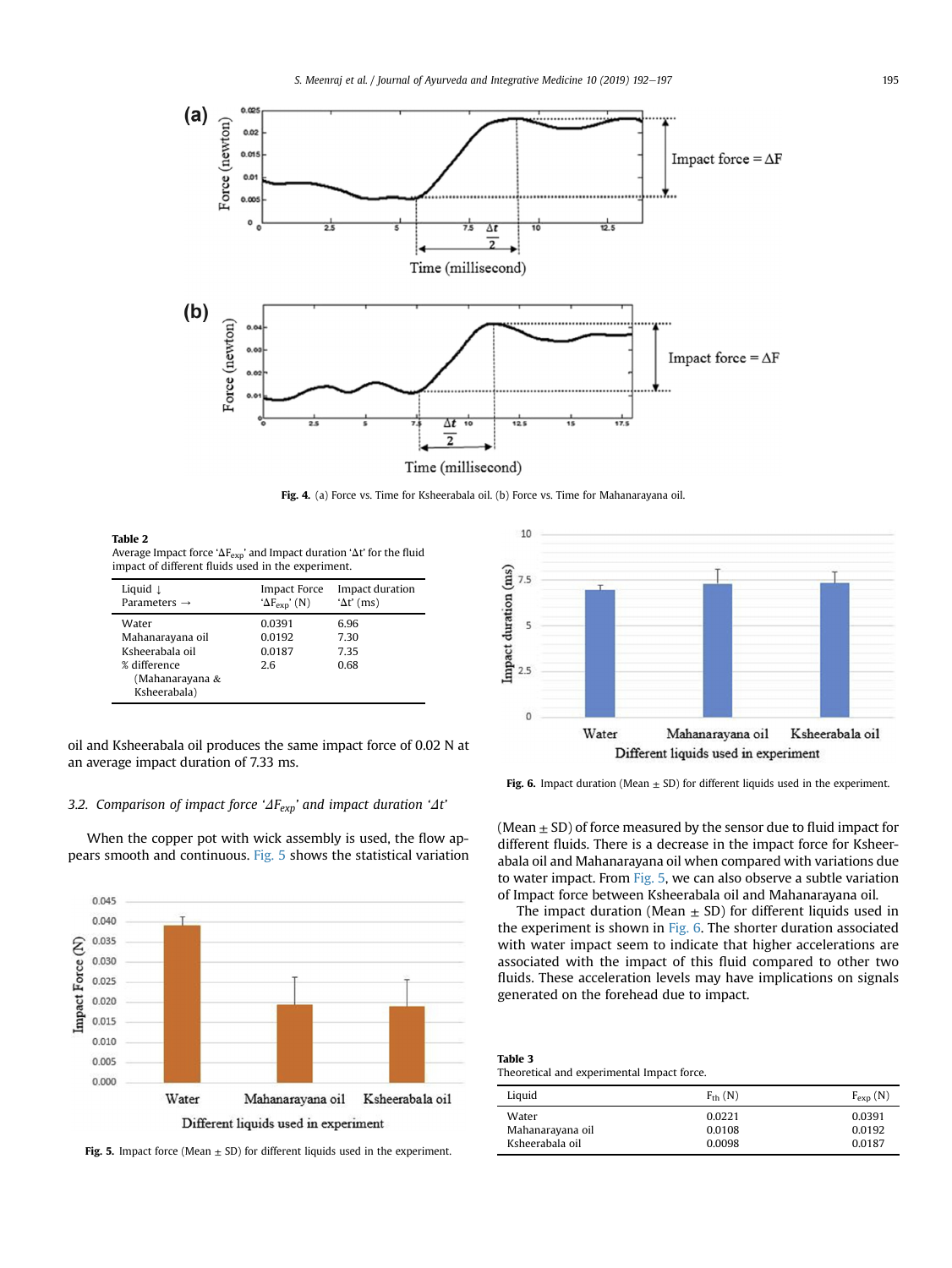<span id="page-4-0"></span>

# 3.3. Comparison of impact force ' $F_{th}$ ' and ' $F_{exp}$ '

The impact force calculated using equation [\(2\)](#page-2-0) was also found to be order of  $10^{-2}$  N and is compared with the average experimental impact force as given below in [Table 3](#page-3-0).

The wide variation of the estimated force from equation  $(2)$  with the experimental observation indicates that the assumption made in the derivation of equation  $(2)$  is not totally valid for the fluid impact that is measured in the experiments. However, there is a subtle variation of impact force for the different liquids used, in the presence of a wick indicates that the wick plays an important role in fluid flow. A more detailed fluid flow simulation and analysis is required to resolve this issue and this is beyond the scope of current investigation.

# 3.4. Understanding the mechanics

The physical understanding of the problem is formulated as shown in Fig. 7. During Shirodhara treatment, the continuous pressure by falling of fluid on the forehead produces a vibration which generates electromagnetic waves and it reaches the brain cortex producing a tranquilizing effect [5].

A classical model of transfer of mechanical stimulus to brain assumes the impact force to be sensed by mechanical receptors, which later are converted into neural impulses which are transmitted to the brain which leads to the tranquility of mind by accentuating the nerves  $[5]$ . The present paper emphasizes the nature of forces generated (both magnitude and time-dependent response) on the forehead by the fluid flow during treatment.

The mechanism of cure in Shirodhara postulates that it is due to the electrical pulses generated due to impact force associated with fluid fall. An alternate paradigm, which helps us in understanding the mechanics of the force generated on the forehead and how it is transmitted to the brain is proposed in Fig. 8. The anatomy of the forehead includes skin from the surface to the underlying rigid bone of the skull. The soft tissue of the human forehead includes skin, subcutaneous layer and muscle [\[17\].](#page-5-0) The epidermis and neurons embedded in the skin show the piezoelectric effect [\[18\]](#page-5-0). The piezoelectric effect is observed when this epidermal surface is connected to the central nervous system [\[19,20\].](#page-5-0) The proposed model explains the stress waves generated during the fluid impact over forehead are converted to electrical signals; analogues to the electrical output produced by piezoelectric sensor due to mechanical stress applied.

#### 4. Conclusion

The magnitude of the impact force in Shirodhara was found to be order of  $10^{-2}$  N. The percentage of variation of the impact force was found to be 2.6% and the variation is approximately consistent with 1.3% variation of density between the two tested liquids. In this experimental study, the authors did not find any significant change in the time for force build up between the two tested liquids. Hence the nature of stresses as well as the neurological signals generated due to impact are likely to be the same from both the oils tested in the study. Hence, this study proves that some non-mechanical causes maybe behind the observed differences between the two oils in Shirodhara. It is suspected that the time of raise of the force along with its magnitude will play a crucial role in the effectiveness of the treatment. This time is likely to change with the height of fall of the dhara on the forehead. This may also be the reason behind the restriction of four angulas for the treatment in the traditional process. This aspect needs further investigation in future studies.

This study is not to be correlated with the *in vivo* practices and studies. It is limited to the in vitro experiments that are effective in assessing the effectiveness of the treatment. The impact force which has subtle variations will have to be better understood using a controlled experimental study. This experiment can be done on direct force measurement on the subject using the appropriate sensor in future. The results presented in this paper are purely based on experimental observations. An analytical estimate of the force would involve a detailed analysis of a free flow of fluids under the action of gravity. A more detailed analysis of the flow, taking all other effects (such as vortices in the flow, flow rate, viscosity of the fluid, density of fluid, surface tension etc.) is required to estimate the impact force more accurately.

# Sources of funding

None.

## Conflicts of interest

None.

## References

- [1] Vagbhaṭ[a. Ashtanga hridaya-with commentary of aruna dutta and hemadri.](http://refhub.elsevier.com/S0975-9476(18)30794-0/sref1) [Reprint ed. Varanasi: Chowkhambha Sanskrit Series. 1946](http://refhub.elsevier.com/S0975-9476(18)30794-0/sref1).
- [2] [Pavana J, Sankaranarayana Manoj. Keraliya Chikitsa paddhati: Padmasri.DR. K.](http://refhub.elsevier.com/S0975-9476(18)30794-0/sref2) [Rajagopalan ayurveda series-3. 2010. p. 61](http://refhub.elsevier.com/S0975-9476(18)30794-0/sref2)e[62, 73](http://refhub.elsevier.com/S0975-9476(18)30794-0/sref2).
- [3] Uebaba K, Xu FH, Tagawa M, Asakura R, Itou T, Tatsuse T, et al. Using a healing robot for the scientific study of shirodhara. Altered states of consciousness and decreased anxiety through Indian dripping oil treatments. IEEE Eng Med Biol Mag 2005;24(2):69-78. <https://doi.org/10.1109/MEMB.2005.1411351>
- [4] Akiko Tokinobu, Yorifuji Takashi, Tsuda Toshihide, Doi Hiroyuki. Effects of ayurvedic oil-dripping treatment with sesame oil vs. with warm water on sleep: a randomized single-blinded crossover pilot study. J Alternative Compl Med 2016;22(1):52-8. [https://doi.org/10.1089/acm.2015.0018.](https://doi.org/10.1089/acm.2015.0018)
- [5] [Kajaria D, Tripathi J, Tiwari S. An appraisal of the mechanism of action of](http://refhub.elsevier.com/S0975-9476(18)30794-0/sref5) shirodhara[. Ann Ayur Med 2013;2\(3\):114](http://refhub.elsevier.com/S0975-9476(18)30794-0/sref5)-[7](http://refhub.elsevier.com/S0975-9476(18)30794-0/sref5).
- [6] Uebaba K, Xu FH, Ogawa H, Tatsuse T, Wang BH, Hisajima T, et al. Psychoneuroimmunologic effects of Ayurvedic oil-dripping treatment. J Alternative Compl Med 2008;14(10):1189-98. [https://doi.org/10.1089/acm.2008.0273.](https://doi.org/10.1089/acm.2008.0273)
- [7] Xu F, Uebaba K, Ogawa H, Tatsuse T, Wang BH, Hisajima T, et al. Pharmacophysio-psychologic effect of Ayurvedic oil-dripping treatment using an essential oil from Lavendula angustifolia. J Alternative Compl Med 2008;14(8): 947-56. [https://doi.org/10.1089/acm.2008.0240.](https://doi.org/10.1089/acm.2008.0240)
- [8] Dhuri Kalpana D, Bodhe Prashant V, Vaidya Shirodhara Ashok B. A psychophysiological profile in healthy volunteers. J Ayurveda Integr Med 2013;4(1): 40. [https://doi.org/10.4103/0975-9476.109550.](https://doi.org/10.4103/0975-9476.109550)